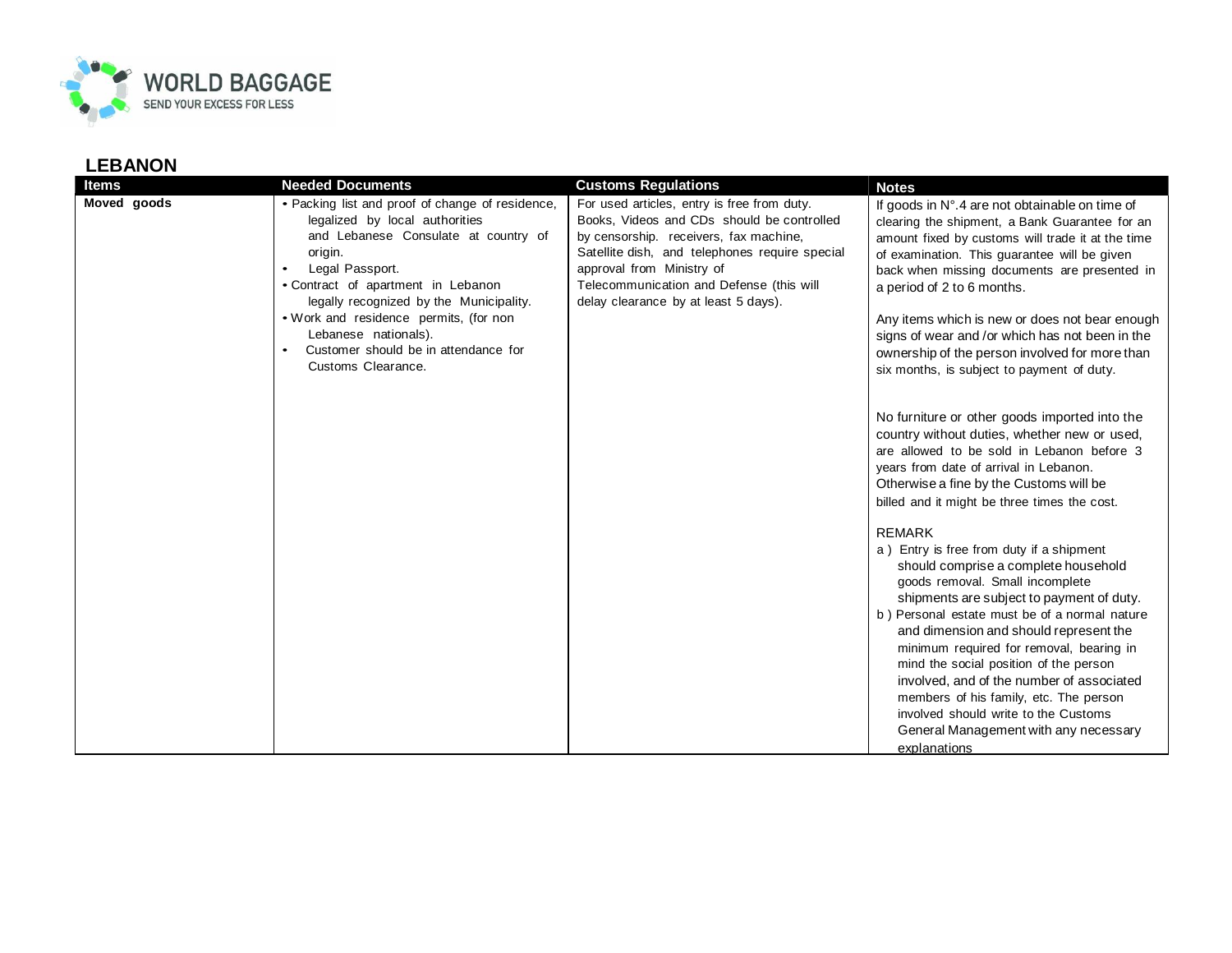

| <b>Items</b> | <b>Needed Documents</b> | <b>Customs Regulations</b> | <b>Notes</b>                                                     |
|--------------|-------------------------|----------------------------|------------------------------------------------------------------|
|              |                         |                            | c) Change of residence and the carriage of                       |
|              |                         |                            | personal estate should be undertaken at                          |
|              |                         |                            | the same time and at most within 90                              |
|              |                         |                            | days of each other bearing in mind the                           |
|              |                         |                            | time needed to organize and carry out                            |
|              |                         |                            | removal. On expiry of this three months                          |
|              |                         |                            | period the person concerned must submit                          |
|              |                         |                            | a written explanation to the Customs General                     |
|              |                         |                            | Management.                                                      |
|              |                         |                            | d) The importing of personal estate should,                      |
|              |                         |                            | usually, be undertaken on one single                             |
|              |                         |                            | occasion. In certain cases, the importing of                     |
|              |                         |                            | used personal estate may be undertaken                           |
|              |                         |                            | on several occasions, and the various                            |
|              |                         |                            | shipments may be made from one or                                |
|              |                         |                            | several countries, provided that                                 |
|              |                         |                            | authorization is received beforehand from                        |
|              |                         |                            | the Customs General Management, and                              |
|              |                         |                            | that the latter is informed and necessary                        |
|              |                         |                            | information provided so that the                                 |
|              |                         |                            | Management can clear and check the<br>various imported articles. |
|              |                         |                            | e) Personal estate and all accompanying                          |
|              |                         |                            | items must have already been in use for a                        |
|              |                         |                            | period of more than six months and must                          |
|              |                         |                            | be in the ownership of the person                                |
|              |                         |                            | concerned; w hen the latter signs the                            |
|              |                         |                            | customs declaration, he undertakes neither                       |
|              |                         |                            | to sell the imported articles nor lend them                      |
|              |                         |                            | either for payment or without payment within                     |
|              |                         |                            | three years from the date on which the                           |
|              |                         |                            | import declarations are registered.                              |
|              |                         |                            | The personal estate must be in the                               |
|              |                         |                            | possession of a Lebanese subject                                 |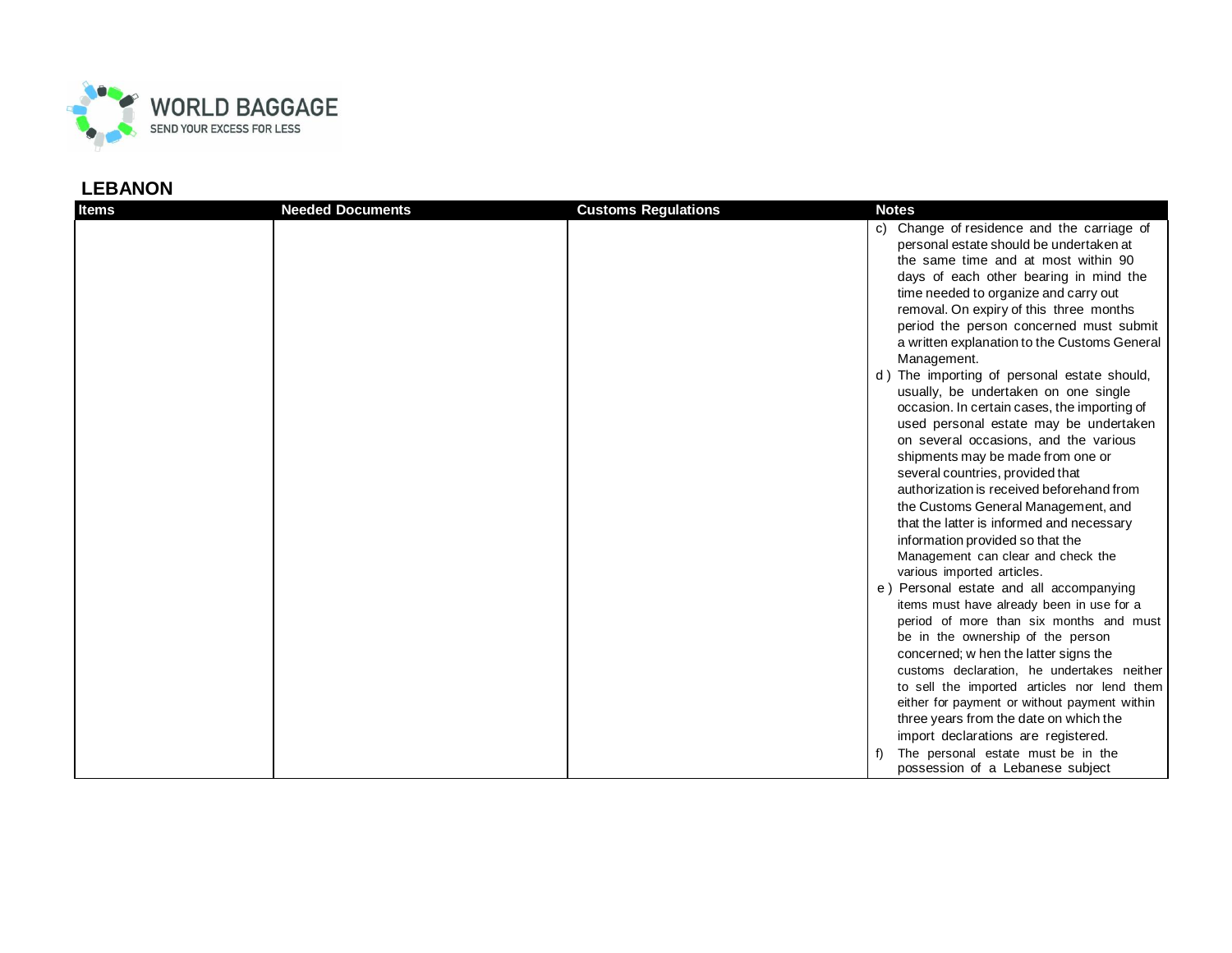

| <b>Items</b>                           | <b>Needed Documents</b>                                                                                                                                                                                               | <b>Customs Regulations</b>                                                                                                                   | <b>Notes</b>                                                                                                                                                                                                                                                                                                                                                                                                                                                                 |
|----------------------------------------|-----------------------------------------------------------------------------------------------------------------------------------------------------------------------------------------------------------------------|----------------------------------------------------------------------------------------------------------------------------------------------|------------------------------------------------------------------------------------------------------------------------------------------------------------------------------------------------------------------------------------------------------------------------------------------------------------------------------------------------------------------------------------------------------------------------------------------------------------------------------|
|                                        |                                                                                                                                                                                                                       |                                                                                                                                              | returning to Lebanon following extended<br>residence abroad of more than one year, or<br>of a foreigner wishing to reside in the<br>Lebanon.                                                                                                                                                                                                                                                                                                                                 |
| Diplomatic goods                       | Packing list<br>Copy of Bill of Lading forwarded to the Ministry<br>of Foreign Affairs for obtaining a Franchise.<br>Once the franchise is acquired,<br>shipments will be cleared without any delay<br>or assessment. | Entry is free from customs duty.                                                                                                             | Only diplomats coming to reside in Lebanon,<br>on active service and duly accredited, are<br>free from all the preceding regulations. A<br>simple declaration of diplomatic immunity,<br>copies of which are possessed by the head of<br>the duty station, accompanied by an inventory<br>drawn up and signed by the person involved,<br>and countersigned by the protocol service of the<br>Ministry for Foreign Affairs and by the Customs<br>Higher Council, is required. |
| <b>Bridal Clothes</b>                  | Letter to Customs General Management<br>before the shipping,<br>Evidence of recent marriage                                                                                                                           | Entry is free from customs duty.                                                                                                             | Only household linen, body linen, bed covers<br>and clothing are free from duties.                                                                                                                                                                                                                                                                                                                                                                                           |
| <b>Heirlooms/Bequest</b>               | • Certificate from Mayor, showing that they<br>are the successors, legalized by Lebanese<br>Consulate.                                                                                                                | Entry is free from customs duty.                                                                                                             |                                                                                                                                                                                                                                                                                                                                                                                                                                                                              |
| Household effects and<br>new furniture | Ask representative which papers to be filed.                                                                                                                                                                          | Exposed to payment of customs duties, at 40%<br>of their value, as assessed by an official expert.                                           |                                                                                                                                                                                                                                                                                                                                                                                                                                                                              |
| Antiquity, Artworks                    | <b>IMPORT</b><br>Packing List<br>$\bullet$<br>Original legalized proof of purchase<br>$\bullet$<br>Certificate from Antiques Department<br>$\bullet$<br>sealed on every article when more than 100<br>years           | Old masters, old manuscripts and paintings -<br>is subject to 6% custom duties.<br>All other items : liable to payment of<br>customs duties. |                                                                                                                                                                                                                                                                                                                                                                                                                                                                              |
|                                        | <b>EXPORT</b><br>Special license from Antiques Department.                                                                                                                                                            | It is strictly prohibited to export any antique<br>item out of Lebanon.                                                                      |                                                                                                                                                                                                                                                                                                                                                                                                                                                                              |
| <b>Electrical devices</b>              | SAME AS MOVED GOODS.                                                                                                                                                                                                  | When included in removal any single item of an<br>article in the following list is exempt from duty:                                         |                                                                                                                                                                                                                                                                                                                                                                                                                                                                              |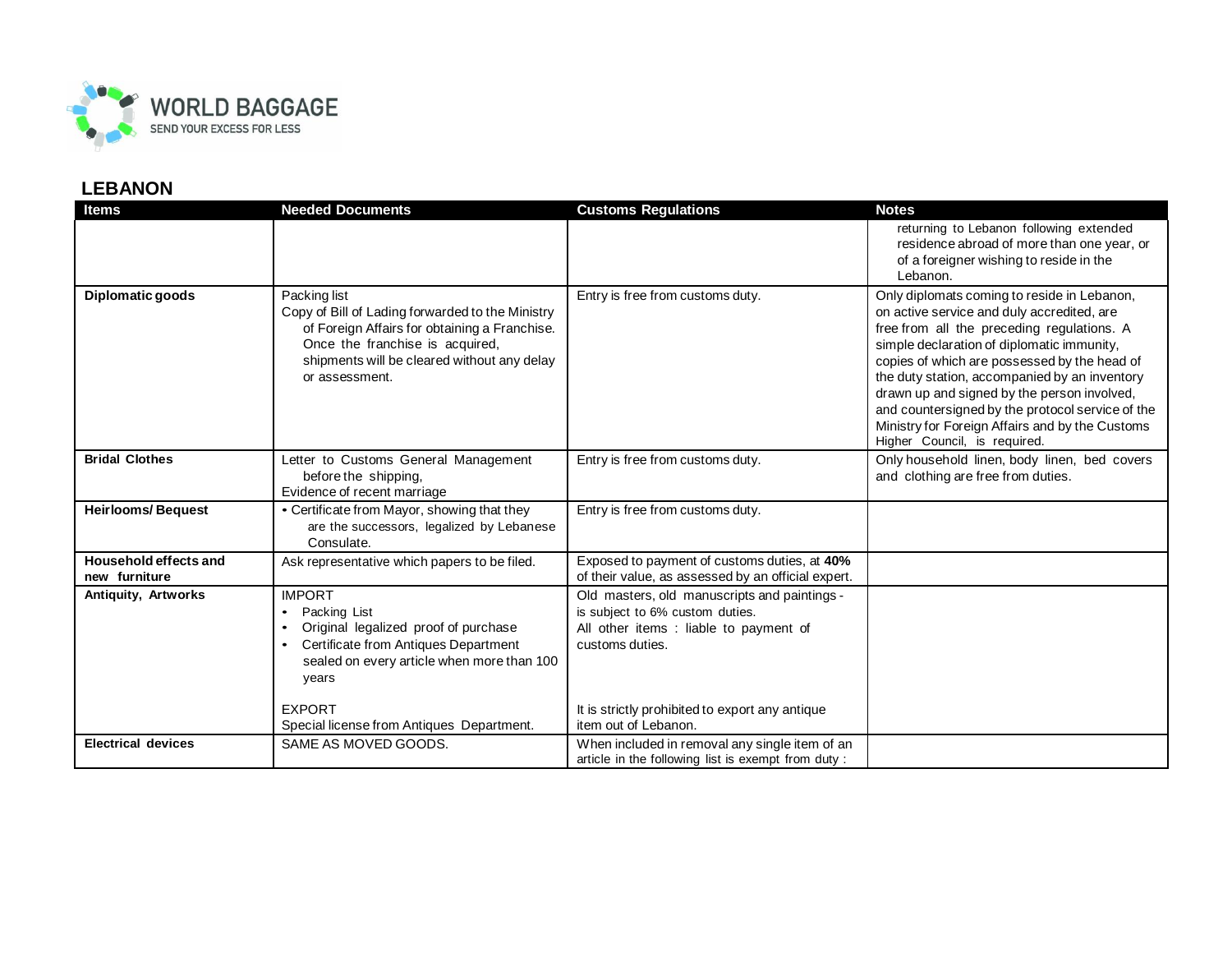

| <b>Items</b>                    | <b>Needed Documents</b>                                                             | <b>Customs Regulations</b>                                                                     | <b>Notes</b>                                       |
|---------------------------------|-------------------------------------------------------------------------------------|------------------------------------------------------------------------------------------------|----------------------------------------------------|
|                                 |                                                                                     | radio, dish washer, television, receiver,<br>record-player, recording equipment, projector,    |                                                    |
|                                 |                                                                                     | tape-recorder, home cine -projector,                                                           |                                                    |
|                                 |                                                                                     | refrigerator, sewing machine, washing                                                          |                                                    |
|                                 |                                                                                     | machine, typewriter, transistor radio, etc.                                                    |                                                    |
|                                 |                                                                                     | (A second item of an article of the same type                                                  |                                                    |
|                                 |                                                                                     | may be subject to duty if its importation cannot                                               |                                                    |
|                                 |                                                                                     | be fully justified bearing in mind the social<br>position of the person involved the number of |                                                    |
|                                 |                                                                                     | members of his family and the size of his new                                                  |                                                    |
|                                 |                                                                                     | place of residence).                                                                           |                                                    |
| Gifts, Memorabilia              |                                                                                     | For small quantities value/reasonable amount,                                                  |                                                    |
|                                 |                                                                                     | entry is free from duty:                                                                       |                                                    |
|                                 |                                                                                     | Tobacco authorized with traveler:                                                              |                                                    |
|                                 |                                                                                     | 100 cigars                                                                                     |                                                    |
|                                 |                                                                                     | 500 cigarettes                                                                                 |                                                    |
|                                 |                                                                                     | 1/2 kilo pipe tobacco<br>Higher than these figures : payment of custom s                       |                                                    |
|                                 |                                                                                     | duties.                                                                                        |                                                    |
| <b>Automobiles</b>              | <b>IMPORT</b>                                                                       | On used cars, customs duties depend on year                                                    | Cars more than 8 years cannot be imported.         |
|                                 | Original bill of lading with the chassis no.<br>$\bullet$                           | make and options with a bare minimum custom                                                    | It is not advisable shipping used cars             |
|                                 | Proof of Purchase (legalized by the<br>$\bullet$                                    | duties of USD3700. Custom duties start at                                                      | into Lebanon.                                      |
|                                 | Chamber of Commerce and the<br>Lebanese Consulate).                                 | 20% and might reach 100 % depending on its                                                     |                                                    |
|                                 | Ownership Card<br>$\bullet$                                                         | value assessed by customs.                                                                     |                                                    |
|                                 | <b>EXPORT</b>                                                                       |                                                                                                |                                                    |
|                                 | Export permit                                                                       |                                                                                                |                                                    |
|                                 | Certificate from Ministry of Public Works                                           |                                                                                                |                                                    |
|                                 | Ownership Card                                                                      |                                                                                                |                                                    |
| Other vehicles(bicycles, water- | Proof of Purchase and/or ownership card<br>$\bullet$                                | Entry is free from customs duty.                                                               | If the vehicle is not exported prior to the end of |
| vehicles, caravans, trailers).  | Authorization made by the Customs House                                             |                                                                                                | the determined period taxes have to be paid.       |
|                                 | for a determined period after which the                                             |                                                                                                |                                                    |
| Machines, equipment, and        | vehicle has to be exported.<br>Catalogue, plan of the stamp or machine<br>$\bullet$ | Decreased custom duties of                                                                     | Should be industrial or agricultural equipment.    |
|                                 |                                                                                     |                                                                                                |                                                    |